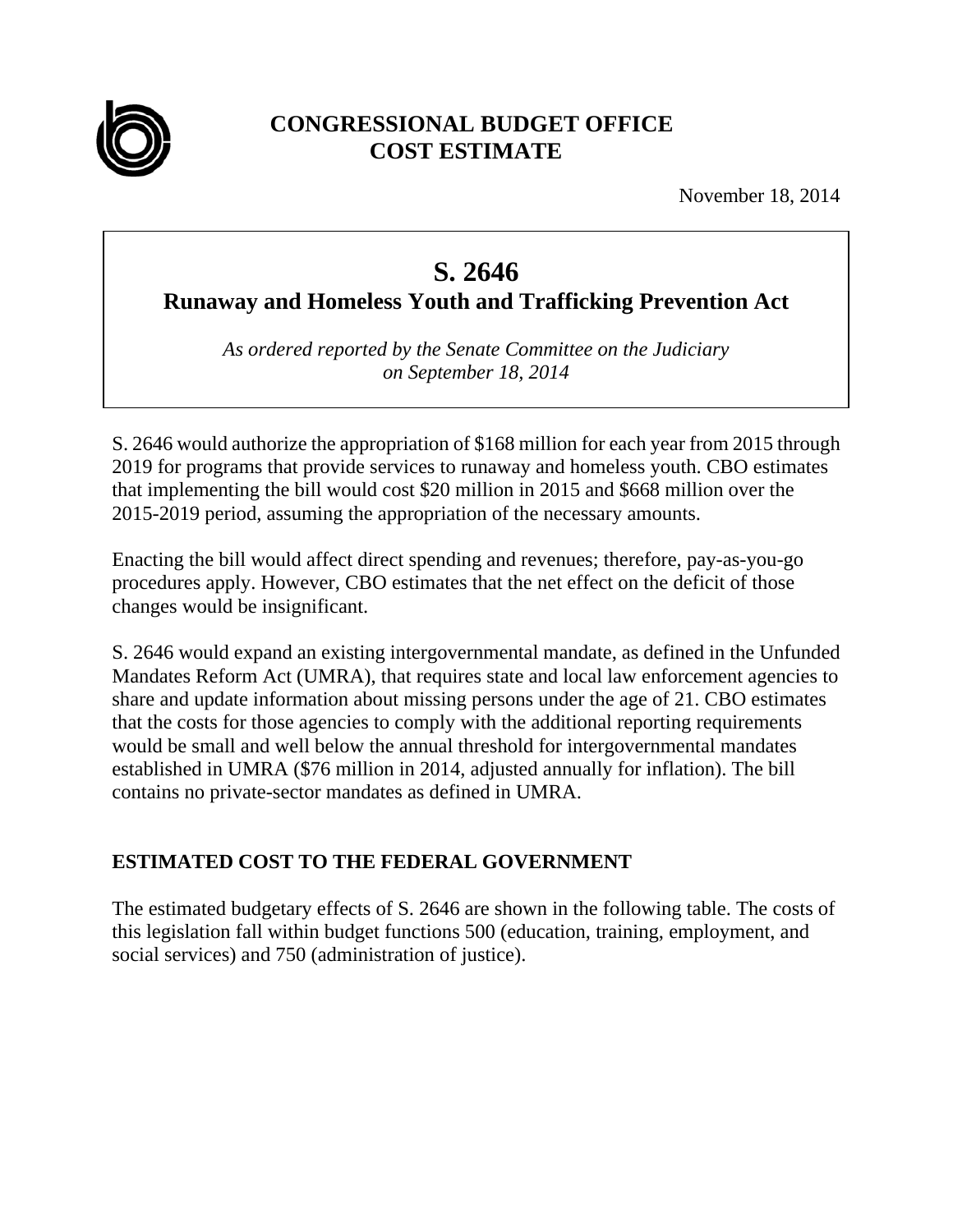|                                                                 | By Fiscal Year, in Millions of Dollars |                |                |                |                |                  |
|-----------------------------------------------------------------|----------------------------------------|----------------|----------------|----------------|----------------|------------------|
|                                                                 | 2015                                   | 2016           | 2017           | 2018           | 2019           | $2015 -$<br>2019 |
| <b>CHANGES IN SPENDING SUBJECT TO APPROPRIATION<sup>a</sup></b> |                                        |                |                |                |                |                  |
| Basic Center Program and Other Activities                       |                                        |                |                |                |                |                  |
| <b>Authorization Level</b>                                      | 140                                    | 140            | 140            | 140            | 140            | 700              |
| <b>Estimated Outlays</b>                                        | 17                                     | 123            | 137            | 140            | 140            | 557              |
| Sexual Abuse Prevention Program                                 |                                        |                |                |                |                |                  |
| <b>Authorization Level</b>                                      | 25                                     | 25             | 25             | 25             | 25             | 125              |
| <b>Estimated Outlays</b>                                        | 1                                      | 22             | 25             | 25             | 25             | 98               |
| <b>Estimate of Youth Homelessness</b>                           |                                        |                |                |                |                |                  |
| <b>Authorization Level</b>                                      | $\overline{c}$                         | $\overline{c}$ | $\overline{c}$ | $\overline{c}$ | $\overline{c}$ | 10               |
| <b>Estimated Outlays</b>                                        | $\mathbf{1}$                           | $\overline{2}$ | $\overline{2}$ | $\overline{2}$ | $\overline{2}$ | 9                |
| <b>Grantee Audits</b>                                           |                                        |                |                |                |                |                  |
| <b>Estimated Authorization Level</b>                            | *                                      | $\ast$         | $\ast$         | *              | $\ast$         | $\overline{2}$   |
| <b>Estimated Outlays</b>                                        | *                                      | $\ast$         | $\ast$         | $\ast$         | $\ast$         | $\overline{2}$   |
| Department of Justice                                           |                                        |                |                |                |                |                  |
| <b>Estimated Authorization Level</b>                            | 1                                      | $\ast$         | $\ast$         | *              | $\ast$         | $\overline{c}$   |
| <b>Estimated Outlays</b>                                        | $\mathbf{1}$                           | $\ast$         | $\ast$         | *              | $\ast$         | $\overline{2}$   |
| <b>Total Changes</b>                                            |                                        |                |                |                |                |                  |
| <b>Estimated Authorization Level</b>                            | 168                                    | 167            | 167            | 167            | 167            | 839              |
| <b>Estimated Outlays</b>                                        | 20                                     | 147            | 164            | 167            | 167            | 668              |

Note: Components may not sum to totals because of rounding;  $* =$  less than \$500,000.

a. Enacting the bill would increase revenues and direct spending, but the net annual effects on the deficit of those increases would be less than \$500,000 for every year between 2015 and 2024 and over the 2015-2024 period.

#### **BASIS OF ESTIMATE**

For this estimate, CBO assumes that S. 2646 will be enacted around the beginning of calendar year 2015 and that the estimated amounts will be appropriated for each fiscal year. Estimated outlays are based on historical spending patterns.

S. 2646 would authorize the appropriation of \$140 million annually over the 2015-2019 period for the Basic Center Program, the Transitional Living Program, and other purposes. Those programs provide services such as outreach, crisis intervention, and temporary and long-term shelter to runaway and homeless youth. In 2014, \$97 million was appropriated for those activities. CBO estimates that implementing those programs would cost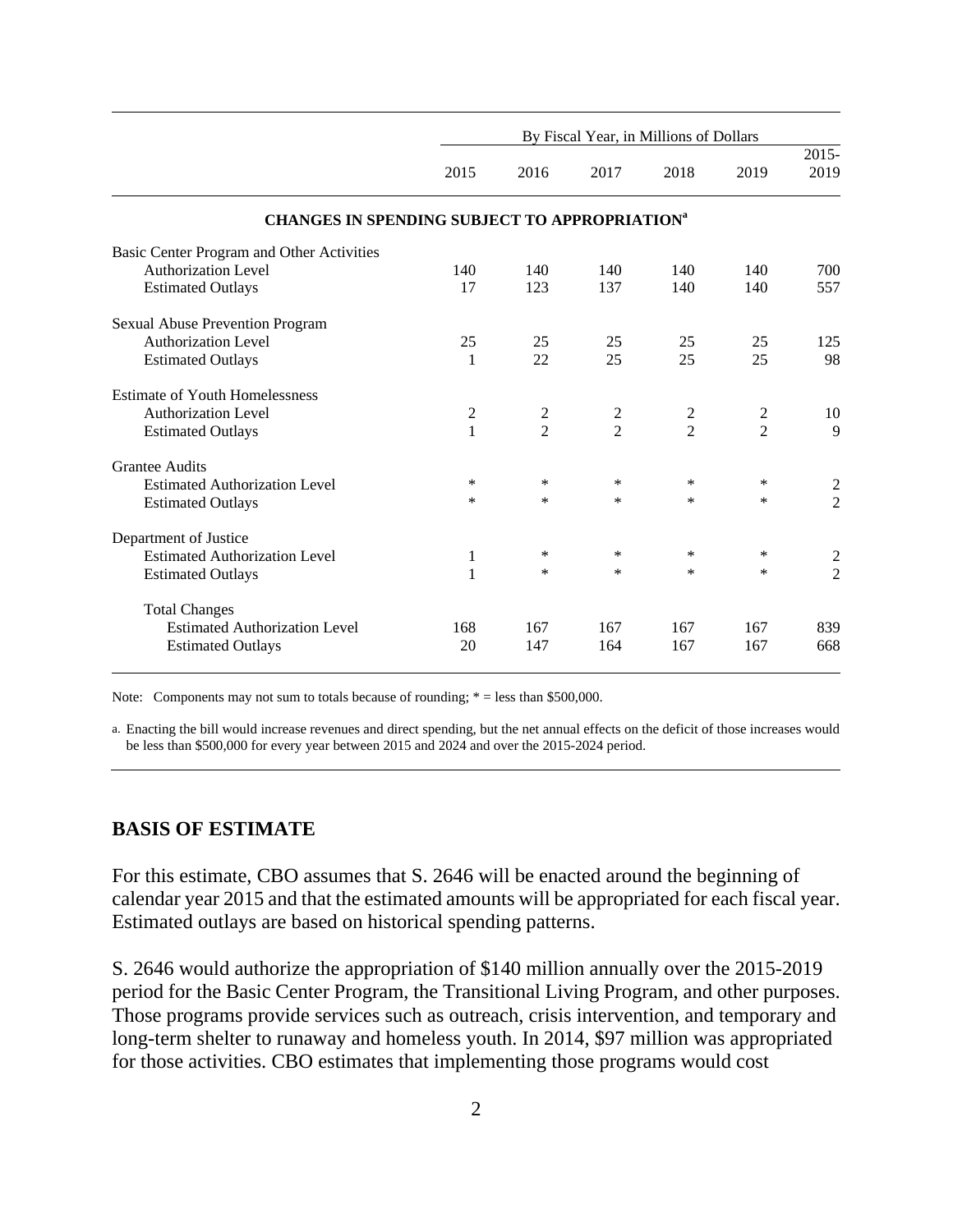\$557 million over the 2015-2019 period, assuming appropriation of the authorized amounts.

The bill also would authorize the appropriation of \$25 million annually over the 2015-2019 period for a program to prevent sexual abuse of homeless street youth, including services such as treatment and counseling. For 2014, the Congress appropriated \$17 million for this program. CBO estimates that implementing this program would cost \$98 million over the 2015-2019 period, assuming appropriation of the authorized amounts.

Additionally, S. 2646 would require the Secretary of Health and Human Services (HHS) to report to the Congress on the numbers and characteristics of runaway and homeless youth once every five years. The bill would authorize the appropriation of \$2 million for each year from 2015 through 2019 for that report. CBO estimates that this provision would cost \$9 million over the 2015-2019 period, assuming appropriation of the authorized amounts.

The bill would require the HHS Inspector General to conduct audits of grant recipients each year and to report to the Congress on the audit findings. Based on information provided by HHS, we expect that it would take two full-time employees to carry out the audits required by the bill. CBO estimates that the audits and subsequent report would cost less than \$500,000 each year and would total about \$2 million over the 2015-2019 period, assuming the availability of appropriated funds.

Finally, S. 2646 would require the Department of Justice (DOJ) to improve current training programs for federal, state, and local law enforcement officers who are involved in combatting human trafficking and to prepare an annual report on the enforcement of sex trafficking laws by states. Based on the costs of similar activities, we estimate that those provisions would cost about \$1 million in fiscal year 2015 and less than \$500,000 each year thereafter, for a total cost of about \$2 million over the 2015-2019 period, assuming the availability of appropriated funds.

#### **PAY-AS-YOU-GO CONSIDERATIONS**

The bill would direct federal courts to impose a \$5,000 assessment on non-indigent persons convicted of certain offenses involving sexual abuse or human trafficking. Collections of the assessments would be deposited as revenues into a new fund, the Domestic Trafficking Victims' Fund, and spent by DOJ (without further appropriation action) on programs to assist trafficking victims. CBO estimates that all additional revenues would be spent on programs for trafficking victims and, thus, enacting the bill would have no significant net effect on the deficit.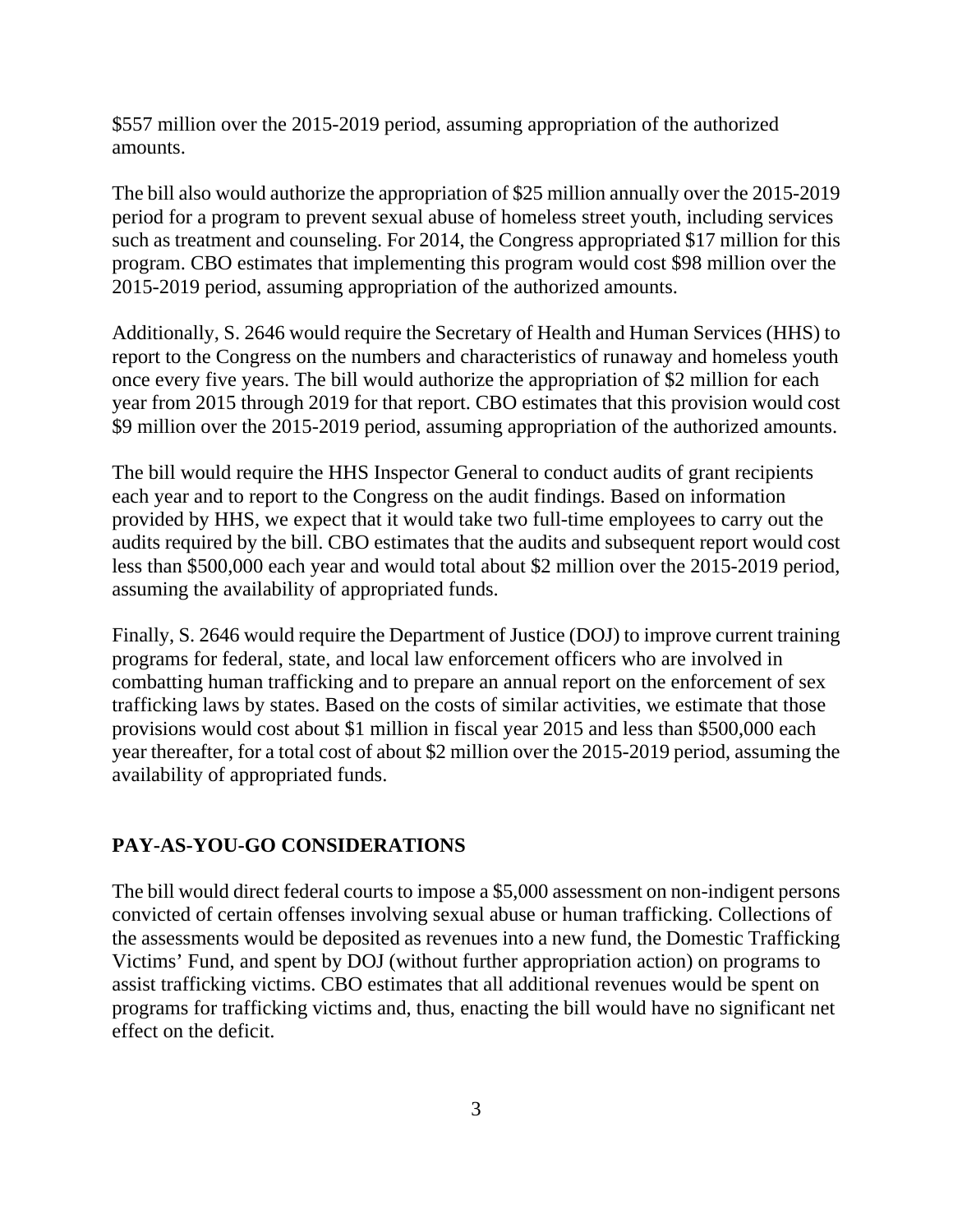# **ESTIMATED IMPACT ON STATE, LOCAL, AND TRIBAL GOVERNMENTS**

S. 2646 would expand an existing intergovernmental mandate, as defined in UMRA, that requires state and local law enforcement agencies to share and update information about missing persons under the age of 21. Under current law, those entities are required to report some information to a federal database. CBO estimates that the costs for state and local law enforcement agencies to comply with the additional reporting requirements would be small and well below the annual threshold for intergovernmental mandates established in UMRA (\$76 million in 2014, adjusted annually for inflation).

State and local governments would benefit from assistance authorized in the bill for investigating and prosecuting trafficking crimes and also for providing services to runaway and homeless youth and victims of trafficking. Any costs of participating in the block grant for those entities would be incurred voluntarily as a condition of participating in a federal program.

# **ESTIMATED IMPACT ON THE PRIVATE SECTOR**

The bill contains no private-sector mandates as defined in UMRA.

# **ESTIMATE PREPARED BY:**

Federal Costs: Elizabeth Cove Delisle, Mark Grabowicz, and Marty von Gnechten Impact on State, Local, and Tribal Governments: J'nell Blanco Suchy Impact on the Private Sector: Paige Piper/Bach

# **ESTIMATE APPROVED BY:**

Peter H. Fontaine Assistant Director for Budget Analysis